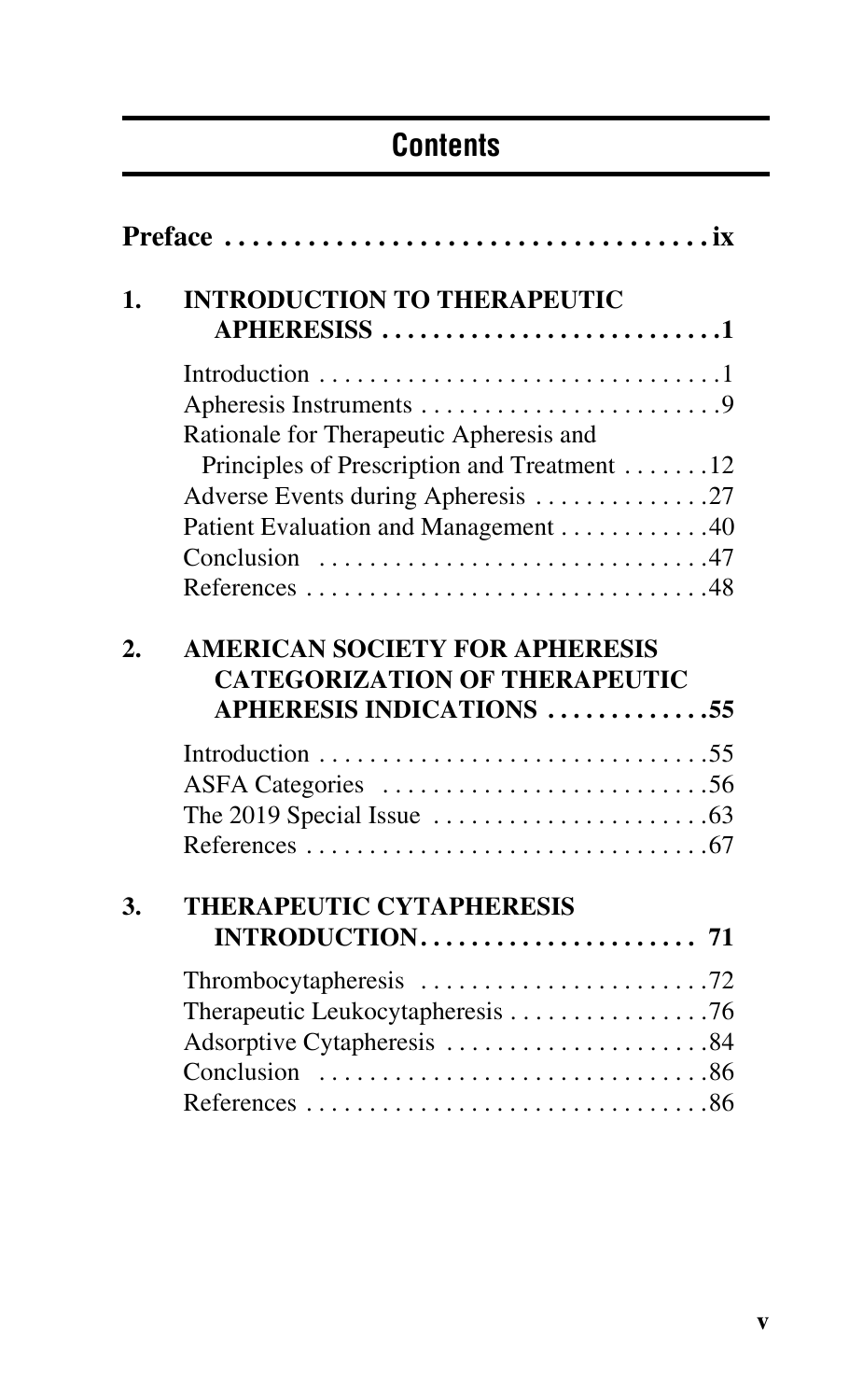| $\boldsymbol{\Lambda}$ . | <b>EXTRACORPOREAL PHOTOPHERESIS 93</b>        |
|--------------------------|-----------------------------------------------|
|                          |                                               |
|                          |                                               |
|                          |                                               |
|                          |                                               |
| 5.                       | <b>THERAPEUTIC PLASMA EXCHANGE 123</b>        |
|                          |                                               |
|                          | Hematologic Disorders and Dysproteinemias 123 |
|                          |                                               |
|                          |                                               |
|                          |                                               |
|                          |                                               |
|                          |                                               |
|                          |                                               |
|                          |                                               |
| 6.                       | RED CELL EXCHANGE  229                        |
|                          |                                               |
|                          |                                               |
|                          |                                               |
|                          |                                               |
|                          |                                               |
|                          |                                               |
| 7.                       | PEDIATRIC APHERESIS  255                      |
|                          |                                               |
|                          |                                               |
|                          |                                               |
|                          |                                               |
|                          |                                               |